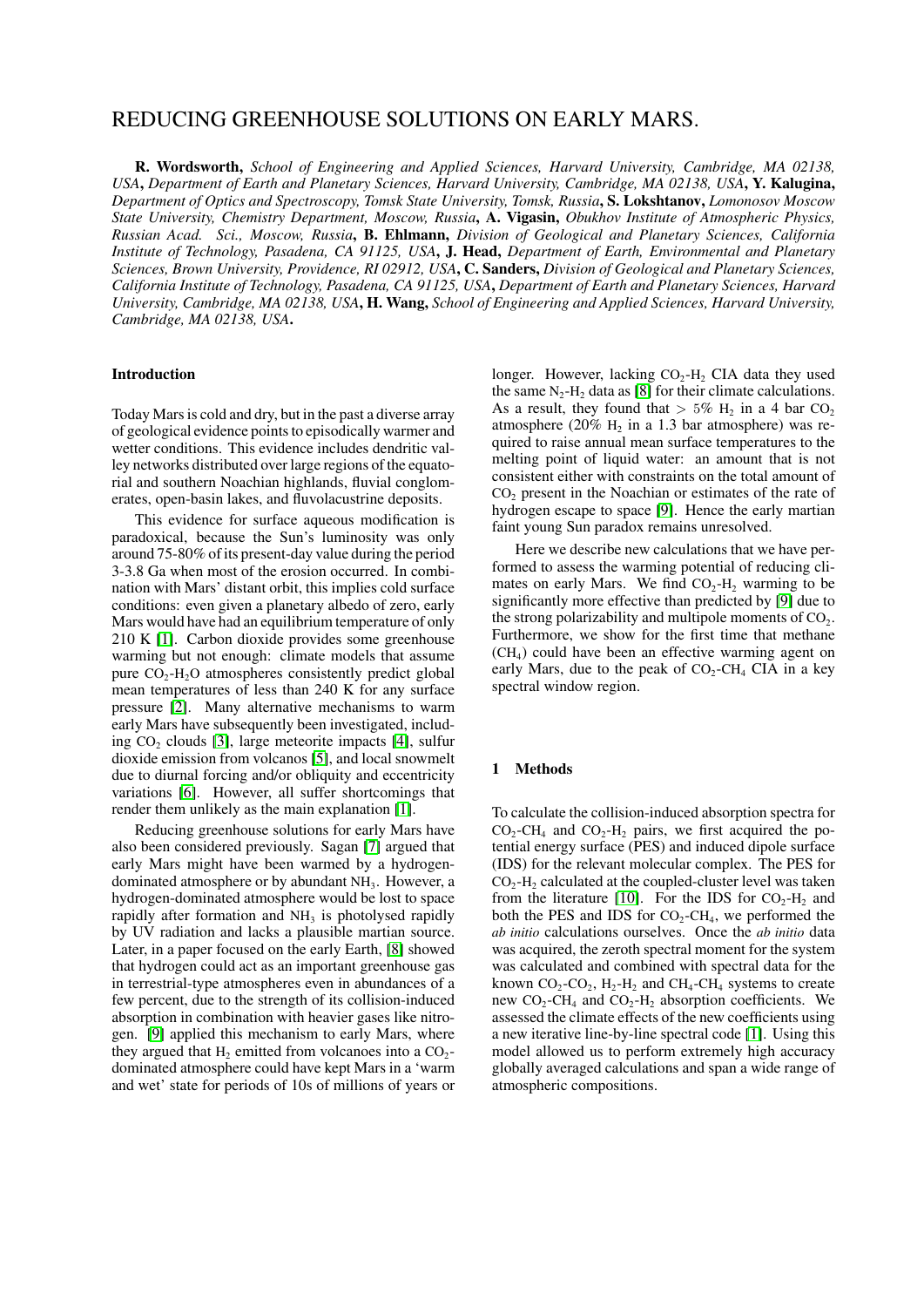#### 2 Results

First, we compared the  $CO_2-H_2$  and  $CO_2-CH_4$  CIA coefficients we calculated with previously derived  $N_2$ -H<sub>2</sub> and  $N_2$ -CH<sub>4</sub> CIA data [\[11\]](#page-2-10). Figure [1](#page-1-0) shows that the peak values of the  $CO<sub>2</sub>$  coefficients are 5-10 times stronger than the previously calculated  $N_2$  data. The difference can be explained by a combination of stronger multipole moments and a higher polarizability for  $CO_2$  vs.  $N_2$ . The effect is particularly significant for climate because both pairs absorb significantly between 250 and 500 cm<sup>-1</sup>: a key spectral window region for the martian climate [\[1\]](#page-2-0).

These increased opacities translate directly to higher surface temperatures in climate calculations. Figure [2a](#page-3-0)) shows the result of calculating surface temperature using both our new  $CO_2$ -H<sub>2</sub> data and (incorrectly) using  $N_2$ -H<sub>2</sub> as a substitute for  $CO_2-H_2$ . As can be seen, the difference is significant, with surface temperatures increasing by many tens of degrees for  $H<sub>2</sub>$  abundances greater than a few percent. Global mean temperatures exceed 273 K for  $H_2$  molar concentrations from 3 to 10%, depending on the background  $CO<sub>2</sub>$  pressure.



<span id="page-1-0"></span>Figure 1: Total vertical path optical depth due to  $CO<sub>2</sub>$  (gray),  $CO<sub>2</sub>$ −CH<sub>4</sub> CIA (blue) and CO<sub>2</sub>−H<sub>2</sub> CIA (red) in the early martian atmosphere, assuming a pressure of 1 bar, composition 94%  $CO_2$ , 3%  $CH_4$ , 3%  $H_2$ , and surface temperature of 250 K. Dotted lines show optical depth from CIA when the absorption coefficients of  $CO<sub>2</sub>–H<sub>2</sub>$  and  $CO<sub>2</sub>–CH<sub>4</sub>$  are replaced by those of  $N_2-H_2$  and  $N_2-CH_4$ , respectively.

Next, we studied the effects of methane. In the past, methane has not been regarded as an effective early martian greenhouse gas because its first vibration-rotation absorption band peaks at  $1300 \text{ cm}^{-1}$ , too far from the blackbody emission spectrum at 250-300 K to reduce the outgoing longwave radiation (OLR) significantly [\[9,](#page-2-8) [1\]](#page-2-0). Methane also absorbs incoming solar radiation signif-icantly in the near-infrared [\[12\]](#page-2-11). We find strong  $CH<sub>4</sub>$ near-IR absorption, leading to a temperature inversion in the high atmosphere in cases where the  $CH<sub>4</sub>$  abundance is high. Hence although  $CH<sub>4</sub>$  near-IR absorption decreases planetary albedo, its net effect is to slightly *decrease* surface temperatures in the absence of other effects (Fig. 2b).

Despite its anti-greenhouse properties in the near-IR, we nonetheless find that at high abundance, methane can also act as an important greenhouse gas on early Mars. This occurs because the  $CO<sub>2</sub>-CH<sub>4</sub> CIA absorption peaks$ in the key 250 to 500 cm<sup>−</sup><sup>1</sup> window region. We find that adding  $5\%$  CH<sub>4</sub> increases global mean temperatures by 20-45 K, depending on the background  $CO<sub>2</sub>$  pressure (Figure [2\)](#page-3-0). Finally, when  $CH_4$  and  $H_2$  are combined in equal proportions, only 3.5% of each gas is required to achieve 273 K given a 1.5 bar atmosphere (Figure [2\)](#page-3-0). Note that 273 K is likely an upper limit on the global mean temperature required to explain valley network formation due to the importance of local and seasonal effects in determining runoff [\[6\]](#page-2-5).

## 3 Discussion

We have produced the first physically realistic calculations of reducing greenhouse warming on early Mars. Our results suggest that with just over 1 bar of atmospheric  $CO_2$ , a few percent of  $H_2$  and/or  $CH_4$  would have raised surface temperatures to the point where the hydrological cycle would have been vigorous enough to explain the geological observations. In this presentation, we will discuss the methodology of our calculation and results in detail, before discussing whether such atmospheres are physically plausible. We will argue that methane and hydrogen outgassing following aqueous alteration of Mars' basaltic crust could have led to transient warm episodes of 100-250,000 y duration, limited by the photolysis rate of  $CH<sub>4</sub>$  and diffusion rate of hydrogen through the martian homopause. Pulses in CH<sup>4</sup> outgassing rates could have been caused by local variations in the geothermal heat flux or destabilization of clathrate deposits via impacts or obliquity changes. This reducing scenario for the late Noachian is amenable to testing by future geological investigations of the martian surface.

#### **Preprint**

Further details on this work, which is currently under review, are available at [https://arxiv.org/abs/1610.09697.](https://arxiv.org/abs/1610.09697)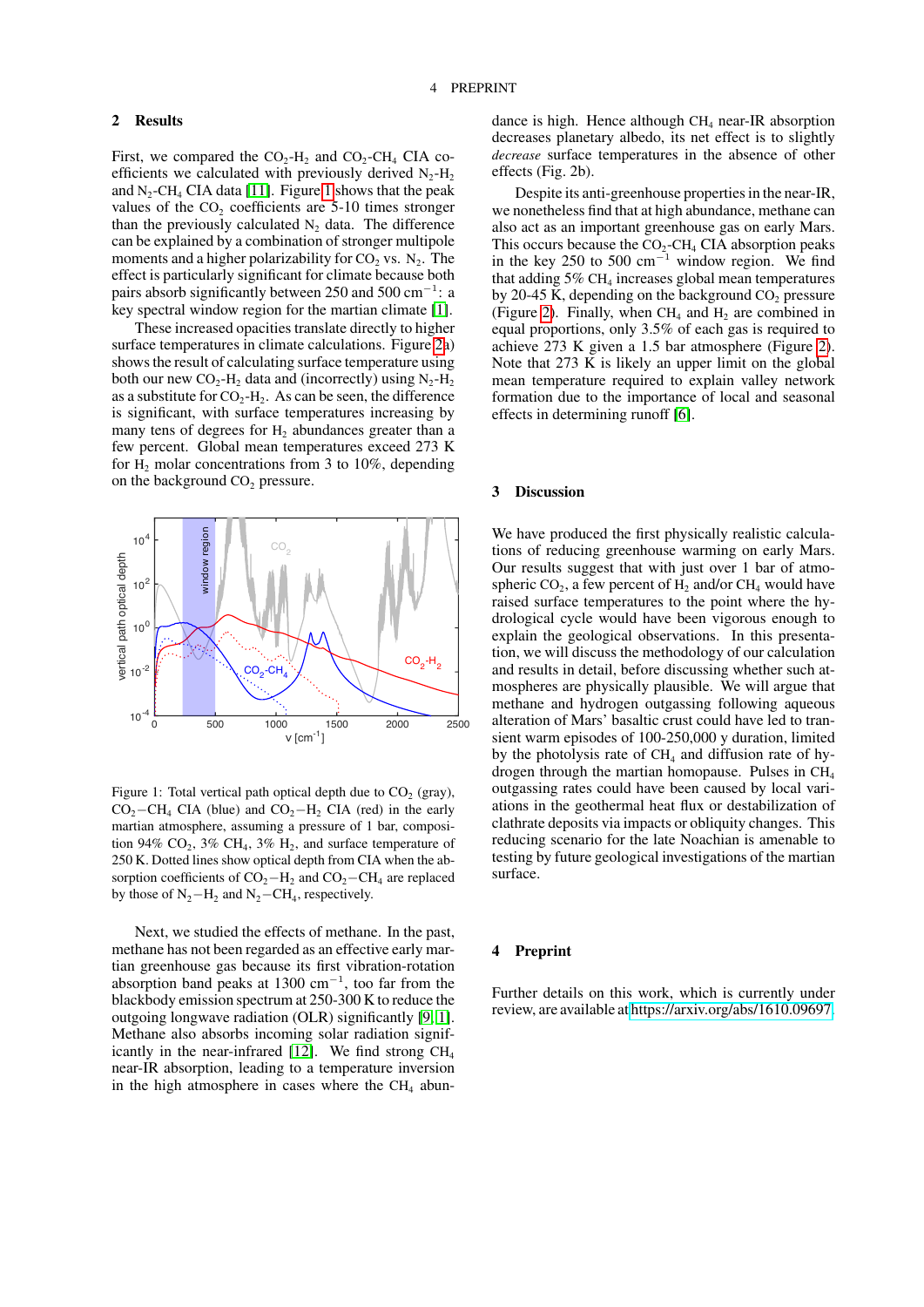## References

- <span id="page-2-0"></span>[1] R. D. Wordsworth, *Annual Review of Earth and Planetary Sciences* 44 (2016).
- <span id="page-2-1"></span>[2] J. F. Kasting, *Icarus* 94, 1 (1991).
- <span id="page-2-2"></span>[3] F. Forget, R. T. Pierrehumbert, *Science* 278, 1273 (1997).
- <span id="page-2-3"></span>[4] T. L. Segura, O. B. Toon, A. Colaprete, K. Zahnle, *Science* 298, 1977 (2002).
- <span id="page-2-4"></span>[5] I. Halevy, J. W. Head, *Nature Geoscience* (2014).
- <span id="page-2-5"></span>[6] R. Wordsworth, *et al.*, *Icarus* 222, 1 (2013).
- <span id="page-2-6"></span>[7] C. Sagan, *Nature* (1977).
- <span id="page-2-7"></span>[8] R. Wordsworth, R. Pierrehumbert, *Science* 339, 64 (2013).
- <span id="page-2-8"></span>[9] R. M. Ramirez, *et al.*, *Nature Geoscience* 7, 59 (2014).
- <span id="page-2-9"></span>[10] H. Li, P.-N. Roy, R. J. Le Roy, *Journal of Chemical Physics* 132, 214309 (2010).
- <span id="page-2-10"></span>[11] C. Richard, *et al.*, *Journal of Quantitative Spectroscopy and Radiative Transfer* 113, 1276 (2012).
- <span id="page-2-11"></span>[12] L. R. Brown, *et al.*, *Journal of Quantitative Spectroscopy and Radiative Transfer* 130, 201 (2013).